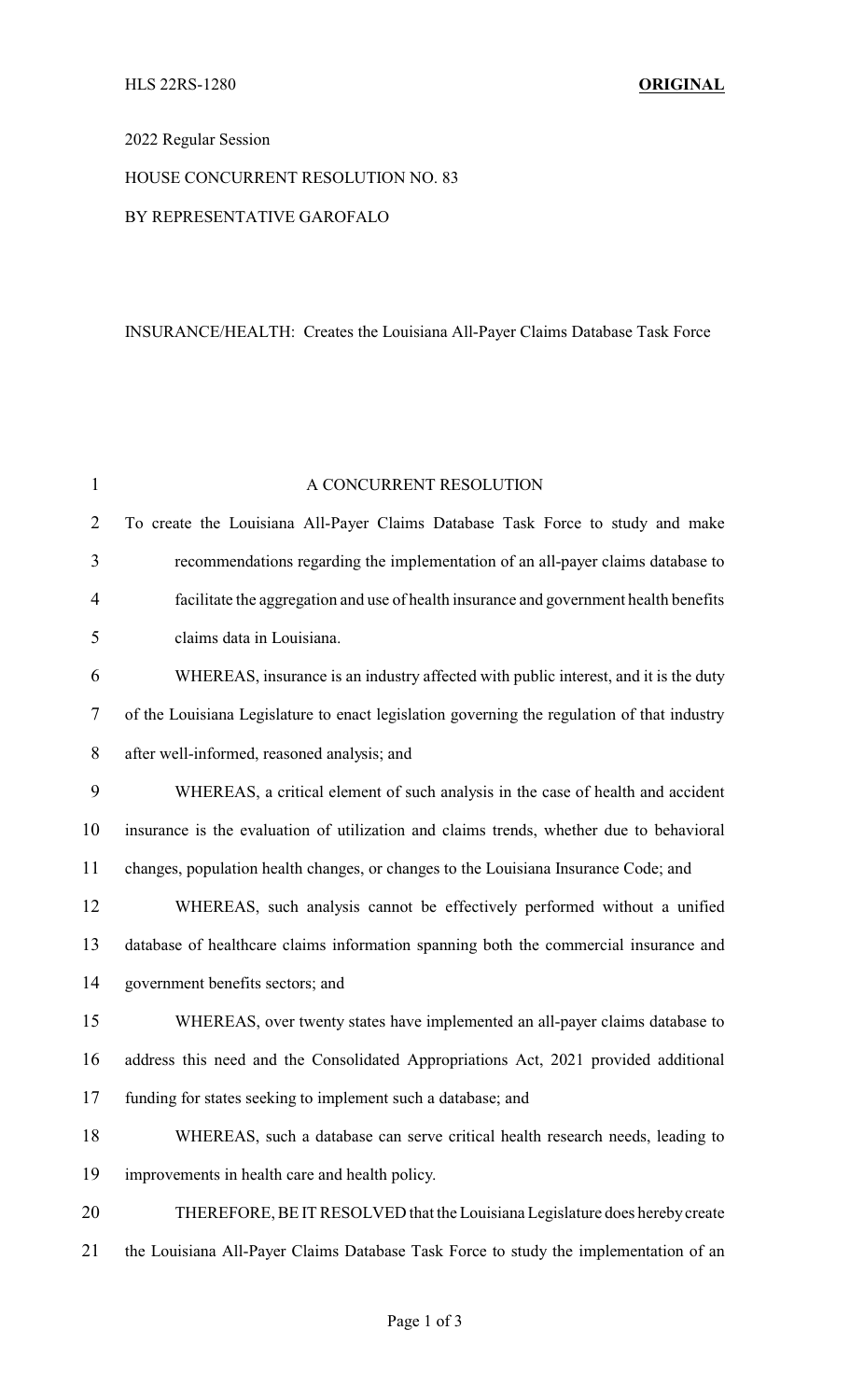### HLS 22RS-1280 **ORIGINAL**

 all-payer claims database to facilitate the aggregation and use of health insurance and government health benefits claims data, and to make recommendations to the legislature. BE IT FURTHER RESOLVED that the task force shall be composed of the following members: (1) The commissioner of insurance or his designee. (2) The secretary of the Louisiana Department of Health or his designee. (3) The chief executive officer of the Office of Group Benefits or his designee. (4) A designee from the Louisiana Association of Health Plans. (5) A designee from the Louisiana Hospital Association. (6) A designee from the Louisiana State Medical Society. (7) A licensed insurance producer with expertise in health insurance, designated by the commissioner of insurance. (8) A researcher from a private research institute with expertise in health data analysis, designated by the commissioner of insurance. (9) A researcher from the Louisiana State UniversitySystem with expertise in health data analysis, designated by the president of the Louisiana State University System. BE IT FURTHER RESOLVED that the commissioner of insurance shall serve as the chairman of the task force and the staff of the Department of Insurance shall provide support to the task force. BE IT FURTHER RESOLVED that the members of this task force shall serve without compensation, except per diem or expenses reimbursement to which they may be individually entitled as members of their constituent organizations. BE IT FURTHER RESOLVED that a majority of the total membership shall constitute a quorum of the task force, and any official action by the task force shall require an affirmative vote of a majority of the quorum present and voting. BE IT FURTHER RESOLVED that the names of the members designated or selected as provided herein shall be submitted to the chairman of the task force by July 15, 2022, and the chairman shall thereafter call the first meeting of the task force by August 15, 2022.